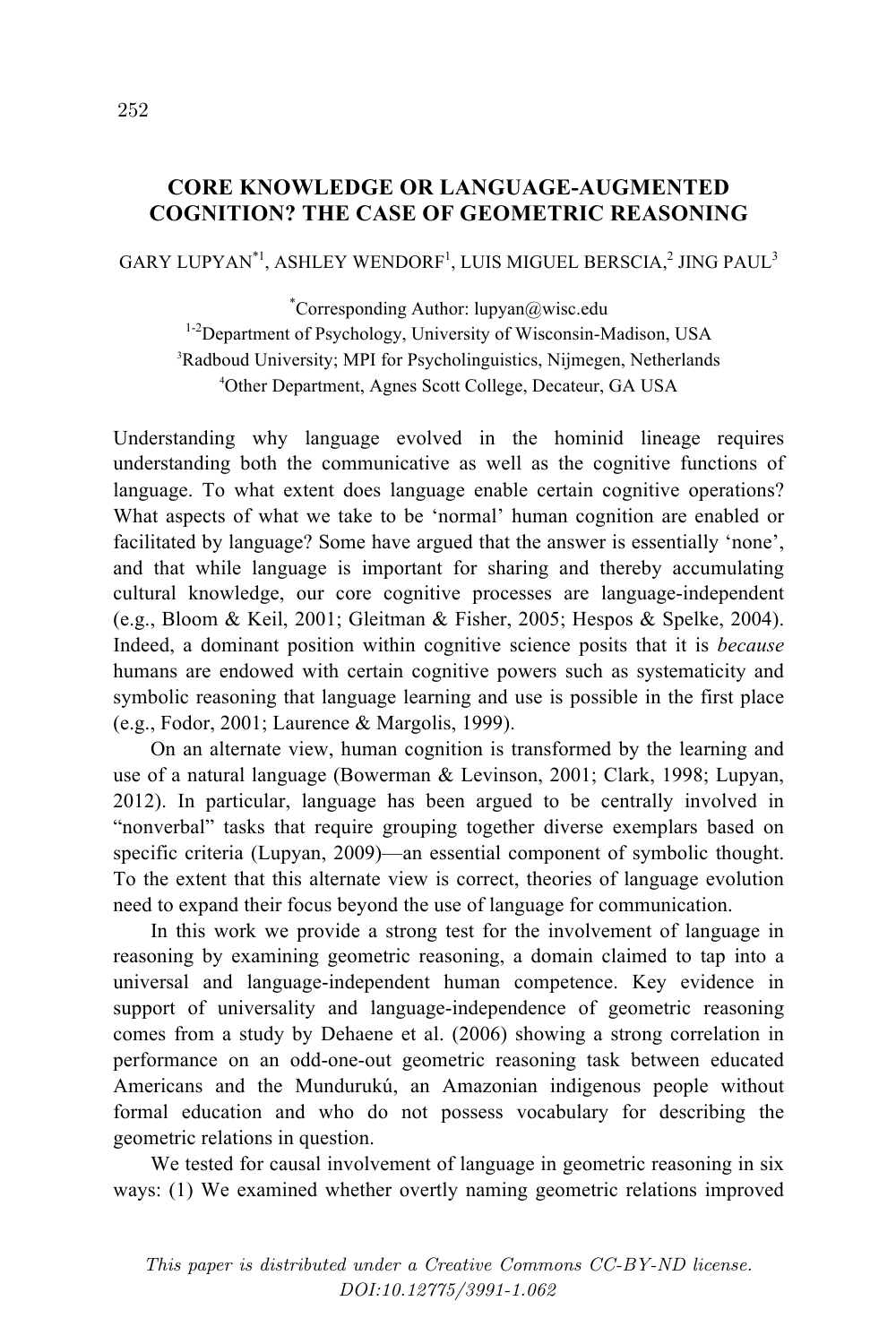reasoning performance in English-speaking adults. (2) We examined whether interfering with language (having participants repeat "a b c" while doing the task for some trials) impaired performance. (3) We tested whether the ease of naming the relations in English selectively predicts English-speakers performance. (4) We tested whether ease of naming predicted the detrimental impact of verbal interference. (5) We tested congenitally deaf children residing in a Chinese special school for the deaf who were deprived of normal language input for most of their childhood, and compared their performance to children with normal language input and Chinese adults. (6) We collected data on the task from the Shawi, an indigenous group of horticulturalist traders from Northwestern Amazonia who speak a Kawapanan language. The Shawi we tested vary in formal education and knowledge of Spanish.

Our results replicate Dehaene et al's (2006) finding of substantial correlations in performance  $(r>0)$  even among these very disparate populations. However, these correlations appear to reflect shared visual processing mechanisms rather than shared geometric reasoning abilities. We found strong evidence of causal involvement of language as revealed by: (1) overt naming improving performance  $(t=3.7)$ ,  $(2)$  verbal interference impairing performance  $(t=2.76)$ , (3) significant correlations between performance and nameability  $(r>0.5)$ . (4) The effects of linguistic manipulations dependent on nameability: overt naming raised performance hard-to-name items (*r*=-.37); verbal interference selectively impaired performance on the normally easy-to-name items (*r*=.35). (5) Children with impaired language input performed substantially worse (*M*=.50) than children with normal language input (*M*=.75; *t*=4.1). The performance of the former was predicted by proficiency with Chinese sign language. (6) The Shawi performed poorly (*M*=.41) though, like the Mundurukú, considerably above chance (chance=.17). The Shawi's performance was strongly modulated by knowledge of Spanish. Importantly, neither the Mundurukú's nor the Shawi's responses were predicted by either English or Chinese nameability, suggesting that geometric relations that are easy to name are not universally accessible, but *become* easy when compact verbal descriptions are available.

Language may facilitate geometric reasoning by helping to construct a more categorical hypothesis space. Faced with an array of objects, the ability to name the objects and their relations (e.g., square, parallel, right-angle) provides an effective means of abstracting away perceptual factors that otherwise dominate the categorization response. The implications of this work reach beyond geometry showing how aspects of cognition frequently claimed to nonlinguistic in fact depend on linguistic enculturation and active language use.